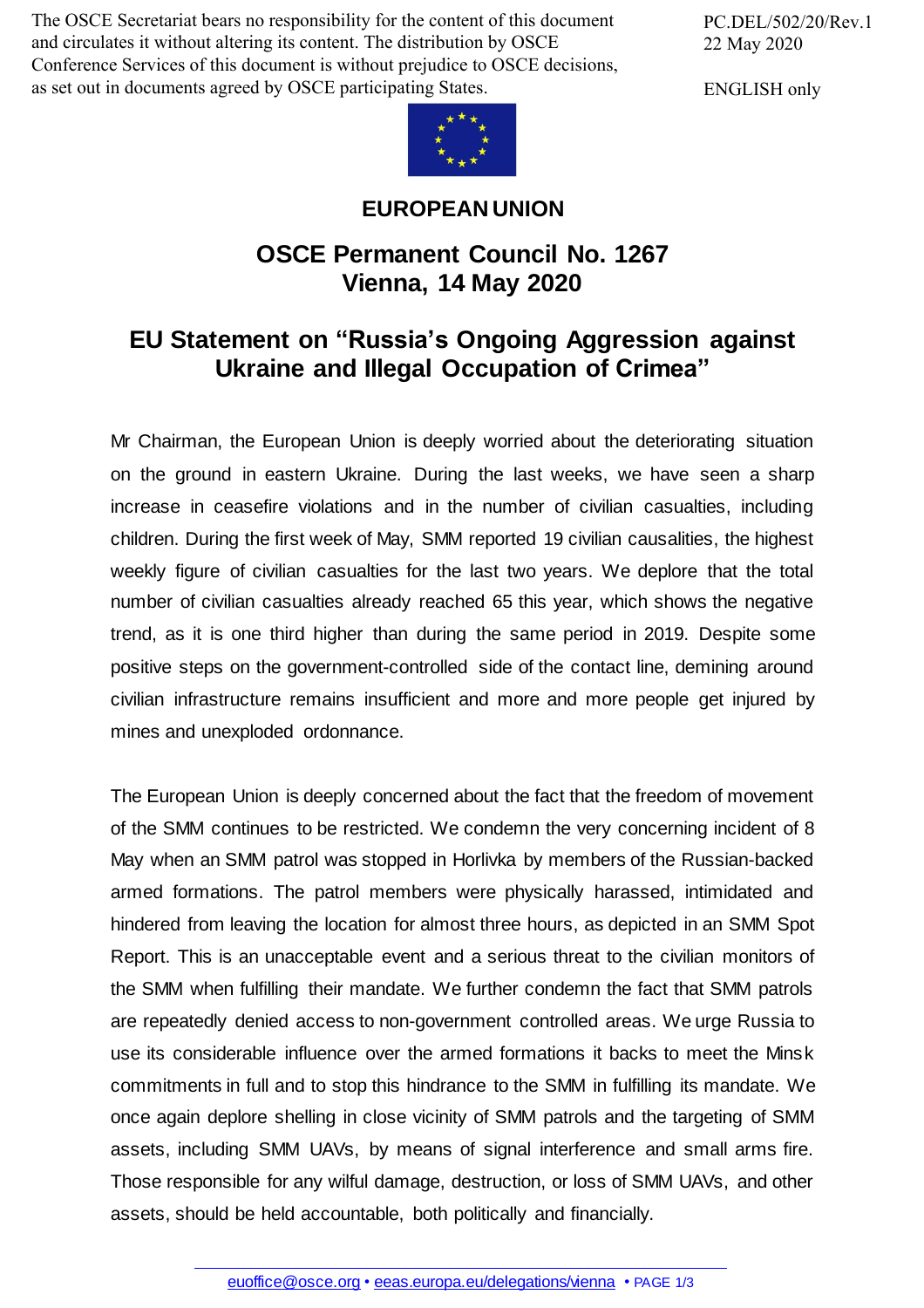The European Union stands in full solidarity with Ukraine and its people in the face of the current pandemic. This is why we are mobilising two COVID-response packages for Ukraine, together amounting to EUR 190 Million with support including for immediate healthcare needs, strengthening the healthcare system, social relief, fighting disinformation and support to small businesses. We are also providing immediate assistance. For example, with EU funding, the UN supplied medical workers from the Emergency Medical Care Centre of Donetsk Oblast with 100 sets of personal protective equipment for ambulance teams, while medical facilities in Donetsk and Luhansk oblasts received more than seventy litres of highly concentrated antiseptic liquid. Similar medical support is also given by EU Member States. Via our partners, we also work with small businesses and civil society including in eastern Ukraine, disseminate information about COVID-19 and support healthcare professionals with specific online training. The EU is also mobilising humanitarian support for vulnerable people on both sides of the contact line in coordination with EU Member States as well as other international donors. We underline the importance of access of humanitarian organisations to the whole territory of Ukraine, including Crimea, and call on Russia to use its considerable influence over the armed formations it backs in order to ensure it.

However, there is one thing that is fundamental when rebuilding a society severely damaged by both war and a pandemic. That is a comprehensive ceasefire. The videoconference of Normandy Four Foreign Ministers on 30 April was a timely reminder of the need to intensify the efforts towards the implementation of the commitments in good faith, including those undertaken at the Normandy Summit in Paris on 9 December. Complying with previous agreements is a prerequisite for building confidence and the basis for making further progress. This is why we hope that the sides will recommit to a full and comprehensive ceasefire during the meeting of the Trilateral Contact Group today, and to move forward in their discussions of further exchanges of detainees, new disengagement areas as well as a new demining plan. In this context we commend the constructive approach of the Ukrainian leadership and call on Russia to act likewise, including within the Trilateral Contact Group.

The EU remains firm in its call on all sides to swiftly and fully implement the Minsk agreements and honour their commitments in full in order to achieve a sustainable